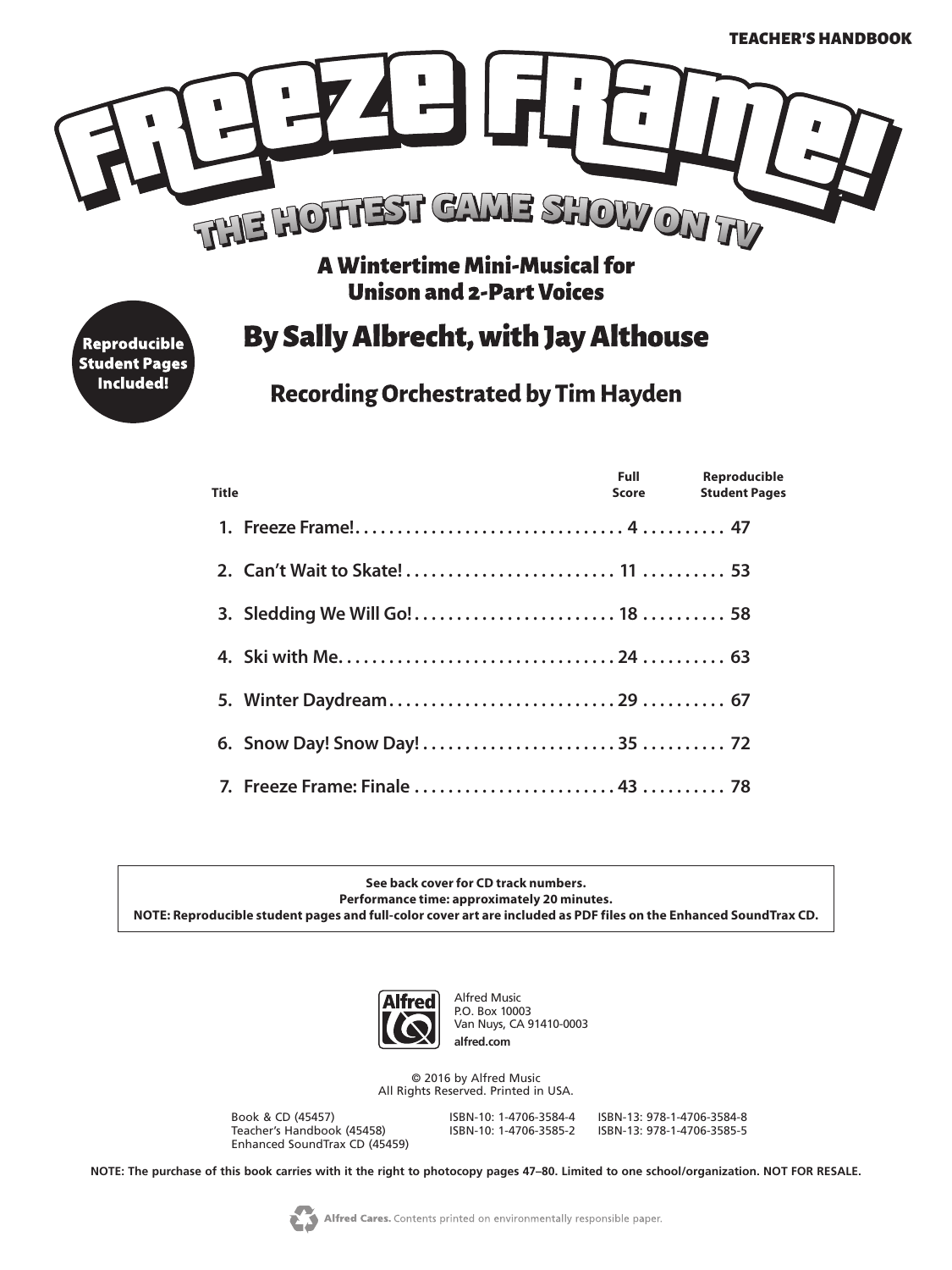*(The curtain rises on the Freeze Team as they perform the opening number, encouraging the audience to yell "Freeze Frame!" along with them.)*





**Copyright © 2016 by Alfred Music All Rights Reserved. Printed in USA.**